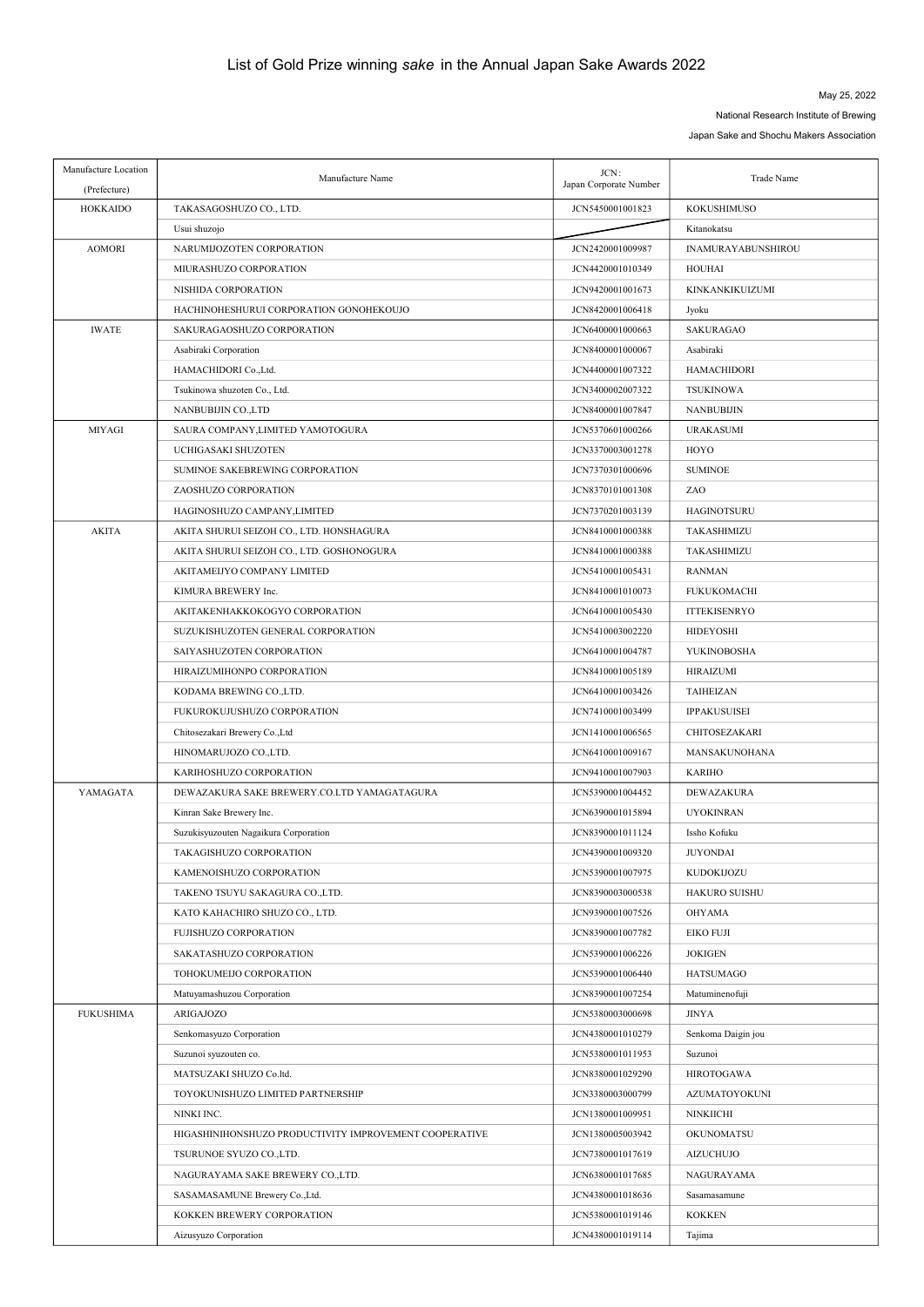| Manufacture Location<br>(Prefecture) | Manufacture Name                          | JCN:<br>Japan Corporate Number | Trade Name             |
|--------------------------------------|-------------------------------------------|--------------------------------|------------------------|
| <b>FUKUSHIMA</b>                     | SUEHIRO SAKE BREWERY CO., LTD. HAKASEKURA | JCN2380001017549               | <b>GENSAI</b>          |
|                                      | OTOKOYAMASHUZOUTEN                        | JCN6380003001761               | AIZUOTOKOYAMA WA       |
|                                      | SHIRAISHUZOTEN LIMITED PARTNERSHIP        | JCN3380003001772               | <b>BANDAIHOU</b>       |
|                                      | TOYOKUNISHUZO LIMITED PARTNERSHIP         | JCN3380003000799               | <b>GAKUJURO</b>        |
|                                      | Inagawashuzoten Limited Partnership       | JCN9380003001759               | Shichijuro             |
| <b>IBARAKI</b>                       | URAZATO SHUZOTEN LIMITED PARTNERSHIP      | JCN5050003001036               | <b>KIRITSUKUBA</b>     |
|                                      | Raifukushuzou Corporation                 | JCN8050001032204               | Raifuku                |
|                                      | AOKI SHUZO CORPORATION                    | JCN5050001018263               | <b>GOKEIJI</b>         |
|                                      | YUUKISHUZOU Corporation                   | JCN6050001046239               | MUSUBIYUI              |
|                                      | MEIRISHURUI CORPORATION                   | JCN8050001002652               | <b>FUKUSHOGUN</b>      |
|                                      | MORISHIMA CORPORATION                     | JCN2050001023786               | <b>FUJI TAIKAN</b>     |
|                                      | NEMOTOSHUZO CORPORATION                   | JCN1050001026831               | KUJINOYAMA             |
| <b>TOCHIGI</b>                       | TORAYAHONTEN CORPORATION                  | JCN4060001003265               | <b>SHICHISUI</b>       |
|                                      |                                           |                                | <b>SOHOMARE</b>        |
|                                      | SOHOMARE SAKE BREWERY CO.,LTD.            | JCN9060001009745               |                        |
|                                      | TONOIKESHUZOUTEN CORPORATION              | JCN2060001009594               | <b>SANRAN</b>          |
|                                      | <b>TSUJIZENBEE CORPORATION</b>            | JCN6060001009376               | <b>SAKURAGAWA</b>      |
|                                      | Kobayashi Shuzou Co., Ltd.                | JCN6060001014228               | Houou Biden            |
|                                      | TENTAKA SHUZO Co., Ltd.                   | JCN5060001013180               | <b>TENTAKA</b>         |
|                                      | DAIICHISHUZO CORPORATION                  | JCN5060001020458               | <b>KAIKA</b>           |
|                                      | INOUE SEIKICHI CO., LTD.                  | JCN8060001000102               | <b>SAWAHIME</b>        |
| <b>GUNMA</b>                         | MAKINOSHUZO CORPORATION                   | JCN3070001008371               | OSAKAZUKI              |
|                                      | Matsuyashuzou Corporation                 | JCN6070001012643               | Ruka                   |
|                                      | MACHIDASHUZOTEN CORPORATION               | JCN3070001003059               | <b>SEIRYO</b>          |
| <b>SAITAMA</b>                       | KOYAMA HONKE SHUZO CORPORATION            | JCN5030001002954               | KINMONSEKAITAKA        |
|                                      | KAMAYA CORPORATION                        | JCN3030001032986               | <b>RIKISHI</b>         |
|                                      | IGARASHI SHUZO CORPORATION                | JCN6030001089297               | TENRANZAN              |
|                                      | Takizawa Brewing Company, Ltd.            | JCN4030001086412               | KIKUIZUMI              |
|                                      | BUKOUSHUZO CORPORATION                    | JCN9030001090913               | <b>BUKOUMASAMUNE</b>   |
|                                      | YAOHONTEN CORPORATION                     | JCN9030001090987               | <b>CHICHIBUNISHIKI</b> |
| <b>NIIGATA</b>                       | Ofukushuzo Corporation                    | JCN6110001022282               | OFUKUMASAMUNE          |
|                                      | TOCHIKURA SHUZO CORPORATION               | JCN2110001022947               | KOMEHYAPPYO            |
|                                      | TAKANOISHUZO CORPORATION                  | JCN1110001025414               | <b>TAKANOI</b>         |
|                                      | HAKKAISAN BREWERY CORPORATION             | JCN8110001026471               | <b>HAKKAISAN</b>       |
|                                      | Naebasyuzo Corporation                    | JCN3110003001634               | Naebasan               |
|                                      | HIKISHUZO CORPORATION                     | JCN8110001004709               | <b>TSURUNOTOMO</b>     |
|                                      | DHC SHUZO Co., Ltd.                       | JCN5110001007739               | Koshinobairi Daiginjyo |
|                                      | MINENOHAKUBAISYUZOU KABUSHIKIGAISYA       | JCN9110001030241               | MINENOHAKUBAI          |
|                                      | KIKUSUI SAKE CO.,LTD.                     | JCN1110001012552               | <b>KIKUSUI</b>         |
|                                      | TAIYOSHUZO CORPORATION                    | JCN4110001018150               | TAIYOZAKARI            |
|                                      | HAKURYU SHUZO CO.,LTD.                    | JCN5110001012375               | HAKURYU                |
|                                      | MATSUNOI SHUZOJO CORPORATION              | JCN8110001021258               | <b>MATSUNOI</b>        |
| <b>NAGANO</b>                        | IMAISHUZOTEN CORPORATION                  | JCN7100001000296               | WAKAMIDORI             |
|                                      | SHUSENKURANO CORPORATION                  | JCN3100001005209               | KAWANAKAJIMAGENBU      |
|                                      | MATSUWO SAKE CORPORATION                  | JCN3100001004020               | <b>MATSUWO</b>         |
|                                      | TANAKAYA BREWING COMPANY, LTD             | JCN5100001011857               | <b>MIZUO</b>           |
|                                      | TOSHIMAYA CORPORATION                     | JCN3100001019662               | <b>MIWATARI</b>        |
|                                      | KASUGA BREWERY CO.,LTD                    | JCN9100001020631               | RYUYU                  |
|                                      | SENJO BREWERY Co.Ltd                      | JCN4100001020768               | KUROMATSUSENJO         |
|                                      | ONOSHUZOUTEN CORPORATION                  | JCN5100001021641               | YOAKEMAE               |
|                                      | Yukawa Sake Brewery Co., Ltd.             | JCN4100001017871               | KISOJI                 |
|                                      | MISUZUSHUZO CORPORATION                   | JCN3100001015793               | MISUZU                 |
|                                      | EHSHUZO CORPORATION                       | JCN7100001015006               | <b>SUIEN</b>           |
|                                      | DAISEKKEISHUZO CORPORATION                | JCN2100001017295               | <b>DAISEKKEI</b>       |
| <b>CHIBA</b>                         | BABAHONTENSHUZO CORPORATION               | JCN4040001064565               | KAISHUSANJIN           |
|                                      | NABEDANA INC.                             | JCN2040001043075               | <b>FUDOH</b>           |
|                                      | KOIZUMISHUZO LIMITED PARTNERSHIP          | JCN2040003002806               | TOKAIZAKARI            |
| TOKYO                                | NAKAMURA HACHIROUEMON                     |                                | CHIYOTSURU             |
|                                      | OZAWASHUZO CORPORATION                    | JCN2013101003488               | SAWANOI                |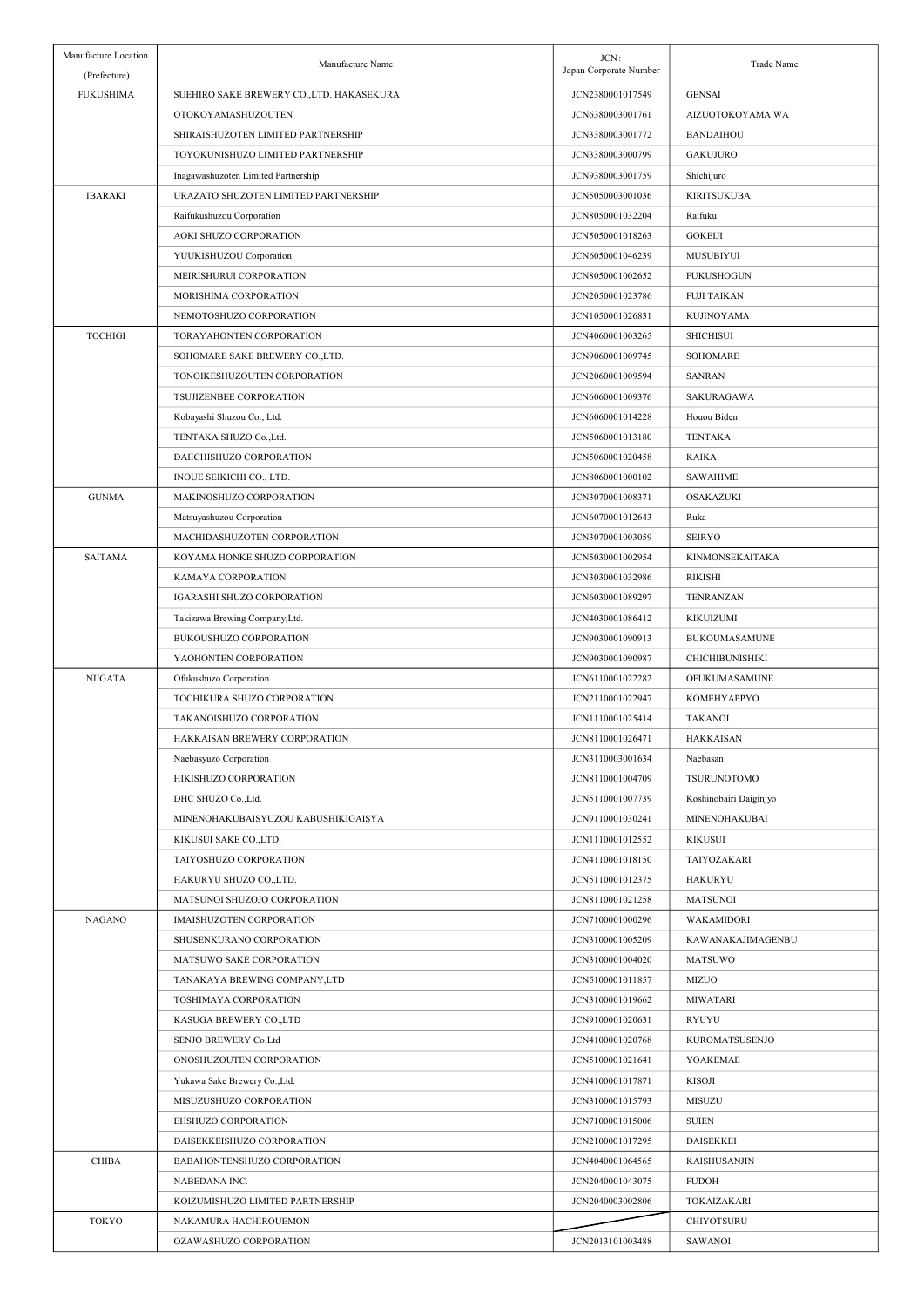| Manufacture Location<br>(Prefecture) | Manufacture Name                                   | JCN:<br>Japan Corporate Number | Trade Name                   |
|--------------------------------------|----------------------------------------------------|--------------------------------|------------------------------|
| <b>KANAGAWA</b>                      | KOGANEISHUZO CORPORATION                           | JCN3021001019743               | SAKARIMASU                   |
| <b>TOYAMA</b>                        | Takasawashuzoujou co.,Ltd                          | JCN8230001015999               | <b>ARIISO AKEBONO</b>        |
|                                      | Hayashi syuzo                                      |                                | Hayashi                      |
|                                      | TATEYAMA BREWING CO. BREWHOUSE NO.1                | JCN7230001008293               | <b>TATEY AMA</b>             |
| <b>ISHIKAWA</b>                      | YACHIYA BREWING COMPANY LIMITED                    | JCN6220001007165               | <b>KAGATSURU</b>             |
|                                      | SOGEN CORPORATION                                  | JCN2220001016921               | <b>SOGEN</b>                 |
|                                      | <b>SOGEN CORPORATION</b>                           | JCN2220001016921               | <b>SOGEN</b>                 |
| <b>FUKUI</b>                         | UNOSHUZOJO CORPORATION                             | JCN3210001009710               | <b>ICHINOTANI</b>            |
|                                      | Yoshida Brewery Limited                            | JCN9210002004143               | <b>HAKURYU</b>               |
| <b>GIFU</b>                          | YAMADASHOTEN LIMITED PARTNERSHIP                   | JCN5200003002043               | TAMAKASHIWA                  |
|                                      | Hatsukame Sake Brewery Co., Ltd.                   | JCN7080001016931               | <b>HATSUKAME</b>             |
| <b>SHIZUOKA</b>                      | ISOJIMAN PREMIUM SAKE Brewing CO.,LTD.             | JCN9080001014677               | <b>ISOJIMAN</b>              |
|                                      |                                                    |                                |                              |
|                                      | HAMAMATSU SHUZOU CO.,LTD.                          | JCN2011402007547               | Shussejo<br><b>HANANOMAI</b> |
|                                      | HANANOMAISHUZO CORPORATION                         | JCN2080401010282               |                              |
| <b>AICHI</b>                         | SEKIYABREWERY CORPORATION INABUFACTORY             | JCN5180301024171               | <b>ICHINENFUDO</b>           |
|                                      | URANO LIMITED PARTNERSHIP                          | JCN1180303002410               | <b>KIKUISHI</b>              |
|                                      | Moritakinshachishuzo Corporation                   | JCN1180001096036               | Kinshachi                    |
|                                      | NAITOUJOZO CORPORATION                             | JCN7180001086089               | TOUGENKYOU                   |
|                                      | Tsurumishuzo Corporation                           | JCN9180001096532               | Gazan                        |
| <b>MIE</b>                           | SHIMIZU SEIZABURO SHOTEN LTD                       | JCN1190001005045               | ZAKU                         |
|                                      | <b>ISEMAN CORPORATION</b>                          | JCN8190001006490               | OKAGESAMA                    |
|                                      | OTA SAKE BREWERY CO., LTD.                         | JCN4190001008425               | HANZO                        |
|                                      | TAKIJIMAN SAKE BREWING CO.,LTD.                    | JCN9190001009393               | <b>TAKIJIMAN</b>             |
|                                      | Fukumochi Sake Brewing Company                     | JCN4190003001163               | TenkaNishiki                 |
|                                      | Gensakashuzou Corporation                          | JCN5190001011171               | Sakaya Hachibee              |
| <b>SHIGA</b>                         | KITASHUZO CO., LTD.                                | JCN8160001009851               | <b>KIRAKUCHO</b>             |
| KYOTO                                | GEKKEIKAN SAKE CO., LTD. UCHIGURA BREWERY          | JCN2130001000050               | <b>GEKKEIKAN</b>             |
|                                      | HIGASHIYAMA SAKE BREWERY LIMITED LIABILITY COMPANY | JCN4130002014700               | <b>KONTEKI</b>               |
|                                      | TAMANOHIKARISHUZO CORPORATION                      | JCN8130001015035               | TAMANOHIKARI                 |
|                                      | KIZAKURA COMPANY LIMITED MISU FACTORY              | JCN1130001014175               | <b>KIZAKURA</b>              |
|                                      | KIZAKURA COMPANY LIMITED FUSHIMI FACTORY           | JCN1130001014175               | Kizakura                     |
|                                      | KITAGAWAHONKE CO.,LTD.                             | JCN8130001014193               | <b>TOMIO</b>                 |
|                                      | TAKARA SHUZO CO., LTD. FUSHIMI FACTORY             | JCN5130001024146               | SHOCHIKUBAI                  |
| <b>OSAKA</b>                         | KOTOBUKI SHUZO CORPORATION                         | JCN6120901010864               | KUNINOCHO                    |
|                                      | YAMANO BREWING CORPORATION                         | JCN2120001147248               | KATANOSAKURA                 |
| <b>HYOGO</b>                         | HAKUTSURU SAKE BREWING CO.,LTD. ASAHIGURA          | JCN7140001002248               | <b>HAKUTSURU</b>             |
|                                      | HAKUTSURU SAKE BREWING CO., LTD. HONTEN SANGOKOJO  | JCN7140001002248               | <b>HAKUTSURU</b>             |
|                                      | HAKUTSURU SAKE BREWING CO., LTD. HONTEN NIGOGURA   | JCN7140001002248               | <b>HAKUTSURU</b>             |
|                                      | IZUMI SAKE BREWING INC                             | JCN9140001001033               | <b>SENSUKE</b>               |
|                                      | TATSUUMA-HONKE BREWING Co. Ltd.                    | JCN6140001069420               | KUROMATSU HAKUSHIKA          |
|                                      | OZEKI CORPORATION KOWAGURA                         | JCN3140001068185               | OZEKI                        |
|                                      | KIZAKURA COMPANY LIMITED TAMBA FACTORY             | JCN1130001014175               | <b>KIZAKURA</b>              |
|                                      | NISHIYAMASHUZOJO CORPORATION                       | JCN4140001041232               | KOTSUZUMI                    |
|                                      | KONOTOMO SAKE BREWERY CO., LTD                     | JCN1140001046804               | DAIGINJYOU TAJIMA            |
|                                      | HONDA SHOTEN CO., LTD.                             | JCN6140001061542               | TATSURIKI KOMENOSASAYAKI     |
|                                      | HONDA SHOTEN CO., LTD.                             | JCN6140001061542               | TATSURIKI KOMENOSASAYAKI     |
|                                      | Eigashimashuzo Corporation                         | JCN5140001034581               | Kamitaka                     |
|                                      | IBARAKISHUZO GENERAL PARTNERSHIP                   | JCN2140003005534               | <b>RAIRAKU</b>               |
| <b>NARA</b>                          | KITASHUZO CO.,LTD.                                 | JCN4150001010450               | MIYOKIKU                     |
|                                      | CHORYO SHUZO CORPORATION                           | JCN1150001015015               | CHORYO                       |
| <b>TOTTORI</b>                       | GENSUISHUZO CORPORATION                            | JCN6270001005016               | <b>GENSUI</b>                |
|                                      | CHIYOMUSUBI CORPORATION                            | JCN3270001003815               | <b>CHIYOMUSUBI</b>           |
| <b>SHIMANE</b>                       | OKI SAKE BREWERY CO.,LTD                           | JCN1280001005408               | OKIHOMARE                    |
|                                      | YONEDASHUZO CORPORATION                            | JCN2280001000795               | TOYONOAKI                    |
|                                      | YOSHIDASHUZO CORPORATION                           | JCN4280001002484               | GASSAN                       |
|                                      | Ichinomiya Shuzo Limited Company                   | JCN3280002007491               | Iwamiginzan                  |
|                                      |                                                    |                                |                              |
|                                      | Ikezuki Co., Ltd.                                  | JCN2280001004796               | Homare Ikezuki<br>TAMAHAGANE |
|                                      | HIKAMISEISHU GENERAL PARTNERSHIP                   | JCN2280003000554               |                              |